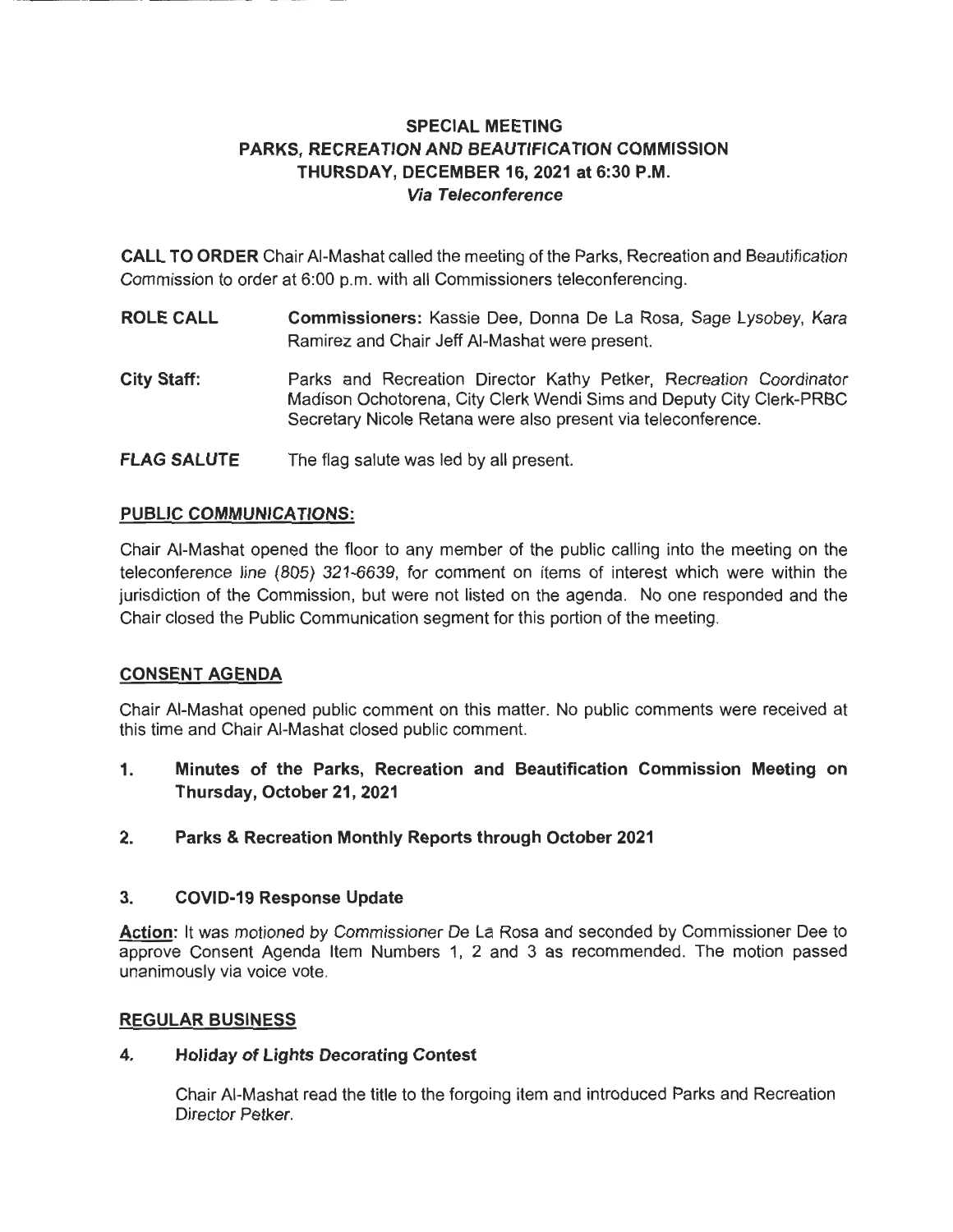Parks and Recreation Director Petker presented an overview of the Holiday of Lights Decorating Contest and Recreation Coordinator Ochotorena presented the map of the entries to the Grover Beach Holiday of Lights.

### **At 6:42 p.m., Commissioner Dee recused herself from the voting of the Businesses.**

Commissioners discussed and picked the Holiday of Lights Business winners.

**Best Overall Business: Julia's Juice Bar Best Use of Lights: Second Chances Thrift Store Best Use of Window Painting: Nan's Pre-Owned Books** 

### **At 7:07 p.m., Commissioner Dee returned to the meeting.**

Commissioners discussed and picked the Holiday of Lights Residential winners

**Mayor's Award: 821 North 2nd Street City Council Award: 1002 Margarita Avenue Commissioners Award: 1205 San Sorrento Court Clark Griswold Award: 1654 Seabright Avenue** 

Chair AI-Mashat opened public comment on this matter. No public comments were received at this time and Chair AI-Mashat closed public comment.

**Action:** Commissioners reviewed entries and selected winners for Business and Residential award categories.

#### **5. Commissioner Zones**

Chair AI-Mashat read the title to the forgoing item and introduced Parks and Recreation Director Petker.

Parks and Recreation Director Petker presented staff report reviewing Commissioner Zones.

Discussion among all Commissioners and City Staff regarding the Commissioner Zones.

Action: Received update on each Commissioners assigned zone:

- Zone 1 Commissioner Lysobey
- Zone 2 Commissioner Dee
- Zone 3 Chair AI-Mashat
- Zone 4 Commissioner De La Rosa
- Zone 5 Commissioner Ramirez

## **PUBLIC COMMUNICATION**

Chair AI-Mashat opened public comment on this matter. No public comments were received at this time and Chair AI-Mashat closed public comment.

#### **COMMISSION COMMUNICATIONS**

All Commissioners commented on how much they loved attending the Holiday Parade.